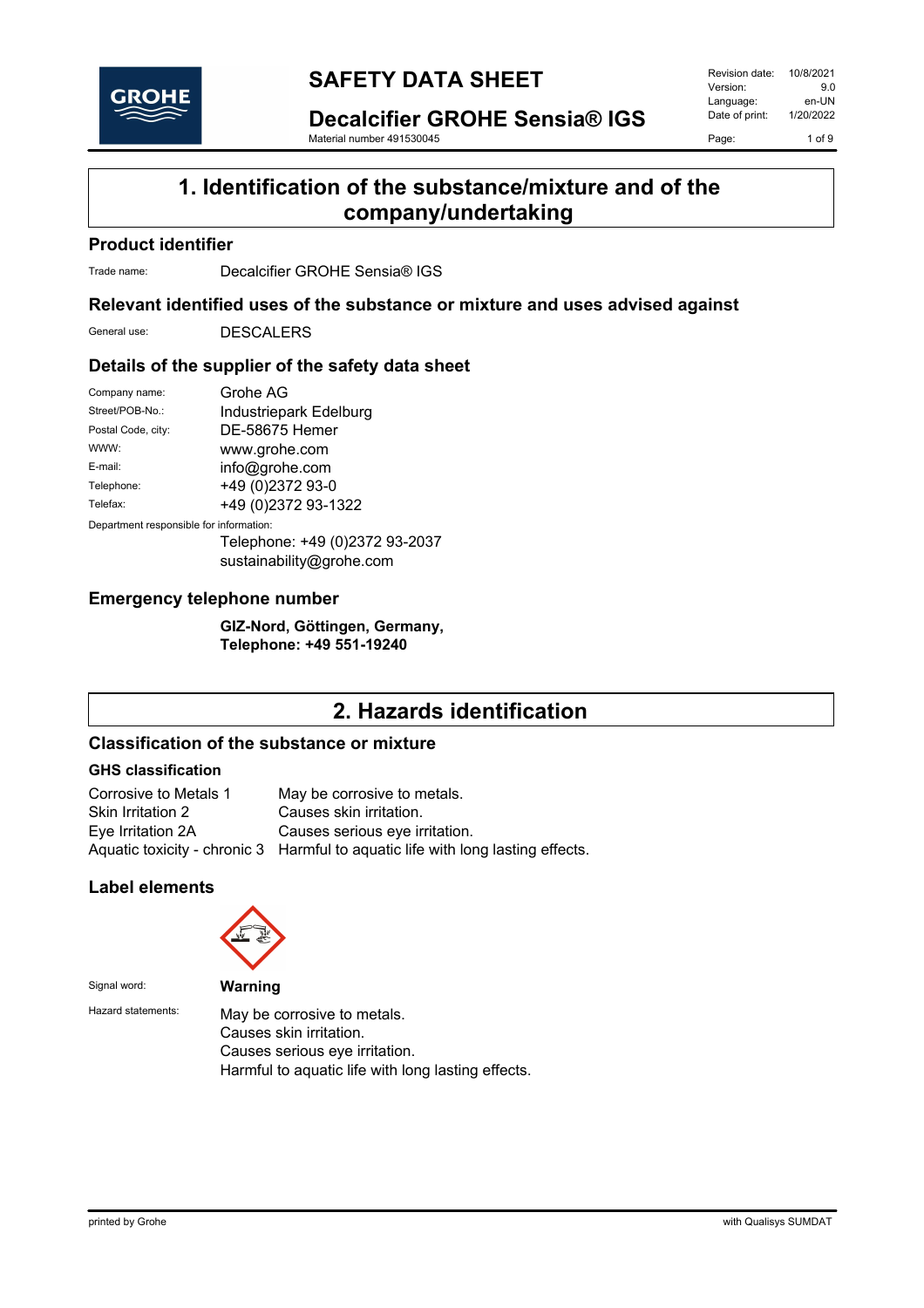

**Decalcifier GROHE Sensia® IGS**

Material number 491530045

| 9 O        |
|------------|
| en-UN      |
| 1/20/2022  |
| $2$ of $9$ |
|            |

Precautionary statements:

If medical advice is needed, have product container or label at hand. Keep out of reach of children.

Keep only in original container. Wash hands and face thoroughly after handling. Avoid release to the environment. Wear protective gloves/protective clothing/eye protection.

IF IN EYES: Rinse cautiously with water for several minutes. Remove contact lenses, if present and easy to do. Continue rinsing. IF exposed or concerned: Get medical advice/attention.

### **Other hazards**

Prolonged/repetitive skin contact may cause skin defattening or dermatitis. Contains phosphonates. May contribute to the eutrophication of water supplies. May form explosible dust-air mixture if dispersed.

## **3. Composition/information on ingredients**

#### **Mixtures**

Chemical characterisation: Sulphamidic acid mixture

Hazardous ingredients:

| CAS No. | Designation                    | Content    | <b>Classification</b>                                                  |
|---------|--------------------------------|------------|------------------------------------------------------------------------|
|         | CAS 5329-14-6 Sulphamidic acid | $>= 75 \%$ | Skin Irritation 2. Eye Irritation 2A.<br>Aquatic toxicity - chronic 3. |
|         | ICAS 497-19-8 Sodium carbonate | $1 - 5 \%$ | Eye Irritation 2A.                                                     |

|                         | 4. First aid measures                                                                                                                                                                                                        |
|-------------------------|------------------------------------------------------------------------------------------------------------------------------------------------------------------------------------------------------------------------------|
| In case of inhalation:  | Move victim to fresh air, put at rest and loosen restrictive clothing.<br>In case of respiratory difficulties seek medical attention. If victim is at risk of losing<br>consciousness, position and transport on their side. |
| Following skin contact: | After contact with skin, wash immediately with soap and plenty of water.<br>Change contaminated clothing. In case of skin irritation, consult a physician.                                                                   |
| After eye contact:      | Immediately flush eyes with plenty of flowing water for 10 to 15 minutes holding eyelids<br>apart.<br>Remove contact lenses. Subsequently consult an ophthalmologist.                                                        |
| After swallowing:       | Drink large quantities of water. Do not induce vomiting. Seek medical attention.                                                                                                                                             |
|                         | Most important symptoms and effects, both acute and delayed                                                                                                                                                                  |
|                         | Causes skin irritation. Causes serious eye irritation.                                                                                                                                                                       |
|                         | Indication of any immediate medical attention and special treatment needed                                                                                                                                                   |

Treat symptomatically.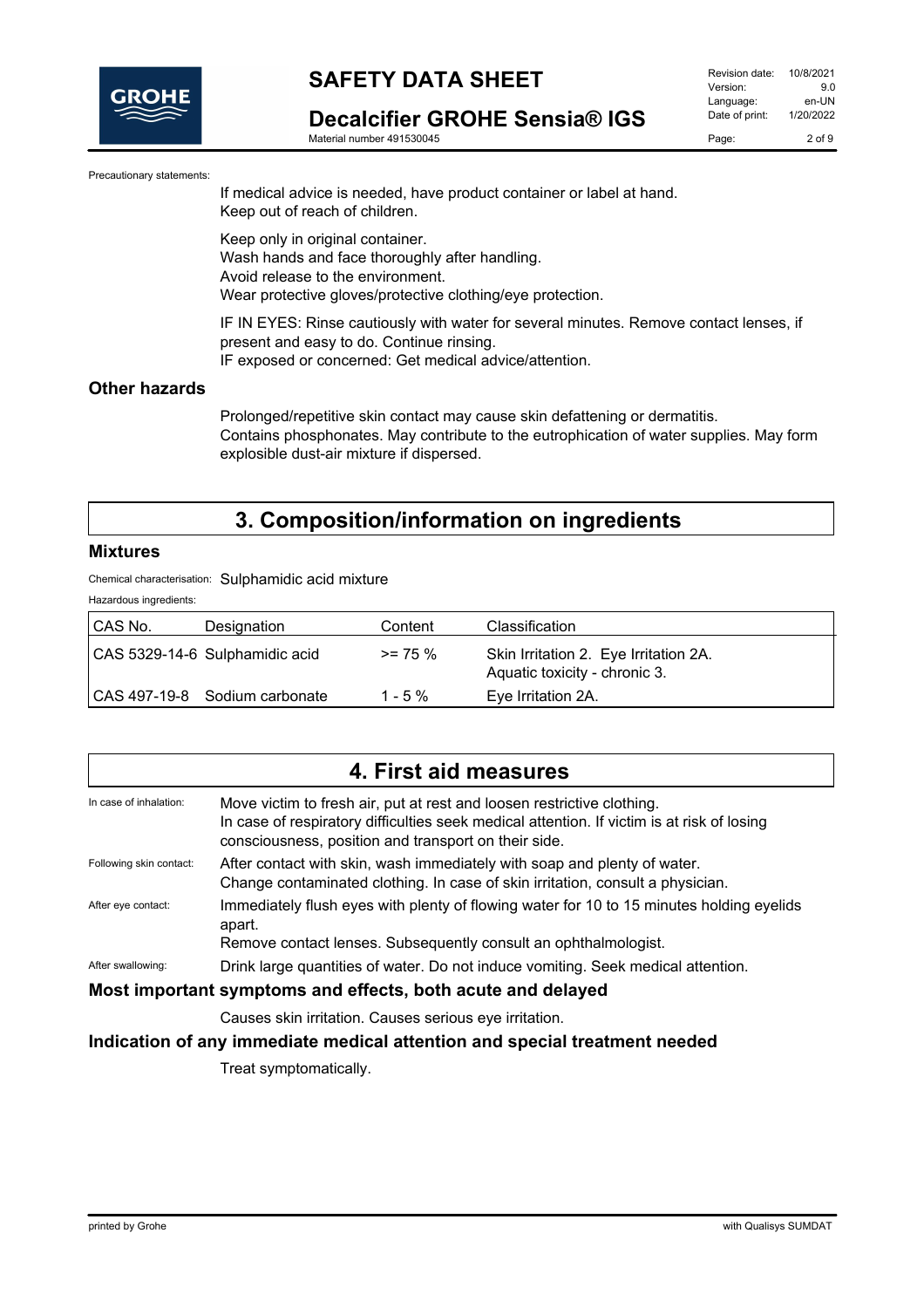

**Decalcifier GROHE Sensia® IGS**

Material number 491530045

Revision date: 10/8/2021 Version: 9.0 Language: en-UN<br>Date of print: 1/20/2022 Date of print: Page: 3 of 9

**5. Firefighting measures**

### **Extinguishing media**

Suitable extinguishing media:

Dry chemical powder, carbon dioxide, water spray jet, alcohol resistant foam.

Extinguishing media which must not be used for safety reasons:

Full water jet

#### **Special hazards arising from the substance or mixture**

May form dangerous gases and vapors in case of fire.

Furthermore, there may develop: Sulphur oxides, nitrogen oxides (NOx), ammonia.

#### **Advice for firefighters**

Special protective equipment for firefighters:

Wear a self-contained breathing apparatus and chemical protective clothing.

Additional information: Knock down dust with water spray jet.

Do not allow fire water to penetrate into surface or ground water. Fire water becomes acidic.

## **6. Accidental release measures**

### **Personal precautions, protective equipment and emergency procedures**

Provide adequate ventilation. Avoid contact with the substance. Avoid generation of dust. Do not breathe dust. Wear appropriate protective equipment. Change contaminated clothing.

#### **Environmental precautions**

Do not allow to penetrate into soil, waterbodies or drains. If necessary notify appropriate authorities.

#### **Methods and material for containment and cleaning up**

Take up mechanically, placing in appropriate containers for disposal. Final cleaning. Larger quantities to be stemmed and pumped into tanks.

### **7. Handling and storage**

#### **Precautions for safe handling**

Advices on safe handling: Handle in accordance with good industrial hygiene and safety practice. When diluting, always add the product to water. Never add water to the product. Avoid generation of dust. Do not breathe dust. Avoid contact with skin and eyes. Provide adequate ventilation, and local exhaust as needed. Wear appropriate protective equipment.

### **Storage**

Requirements for storerooms and containers:

Keep only in the original container. Keep container tightly closed and dry. Provide acid resistant flooring. Hints on joint storage: Not let come into contact with light metals.

Do not store together with strong bases or oxidizing agents.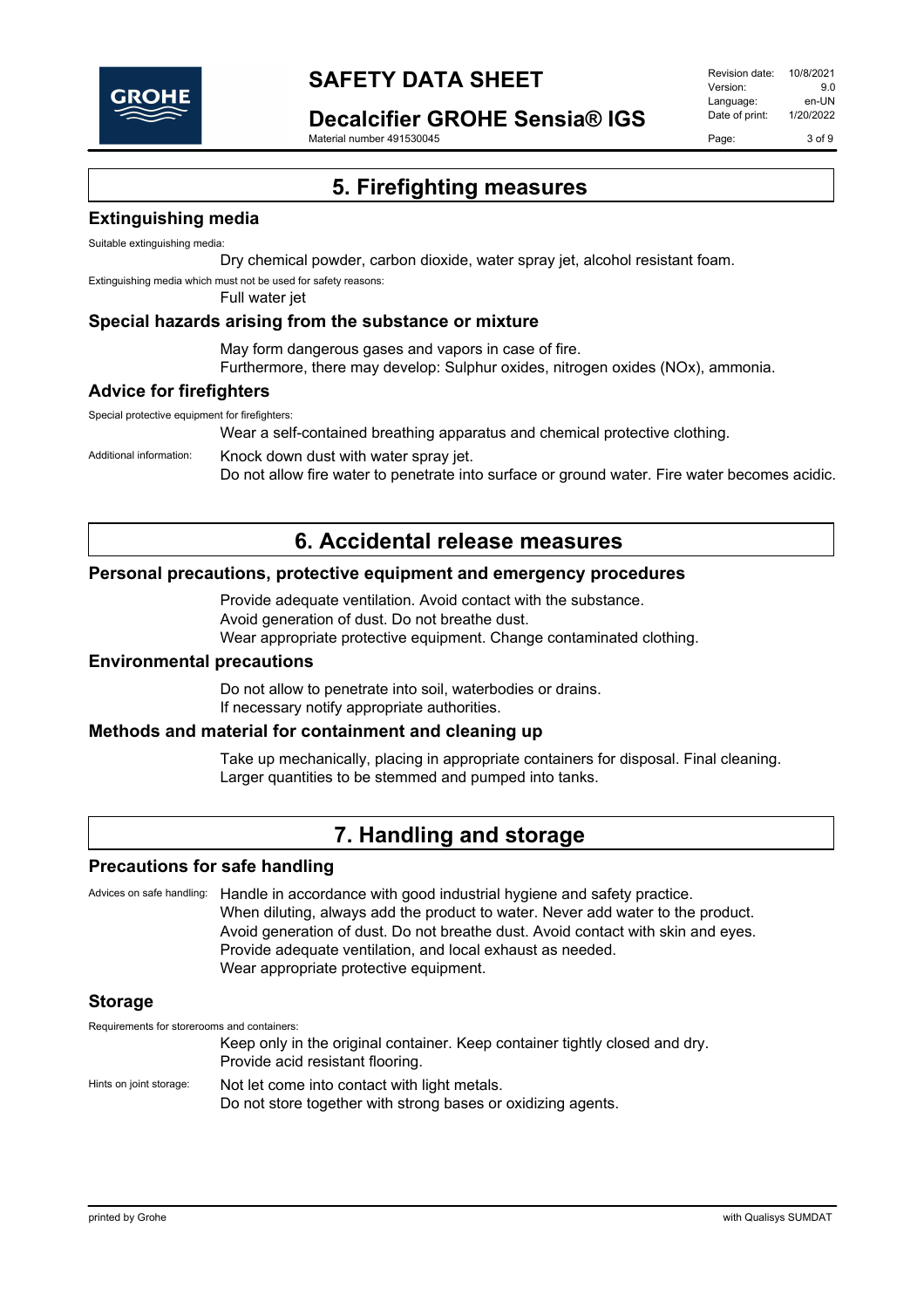

**Decalcifier GROHE Sensia® IGS**

Material number 491530045

### **8. Exposure controls/personal protection**

### **Exposure controls**

Dust should be exhausted directly at the point of origin. Provide for good ventilation or exhaust system or work with completely self-contained equipment. See also information in chapter 7, section storage.

### **Personal protection equipment**

#### **Occupational exposure controls**

Respiratory protection: In case of dust formation: Particulates filter P2 according to OSHA Standard - 29 CFR: 1910.134 or ANSI Z88.2. Hand protection: Protective gloves according to OSHA Standard - 29 CFR: 1910.138. Glove material: Nitrile rubber - Layer thickness: 0.11 mm Breakthrough time: > 480 min Observe glove manufacturer's instructions concerning penetrability and breakthrough time. Eye protection: Tightly sealed goggles according to OSHA Standard - 29 CFR: 1910.133 or ANSI Z87.1-2010. Body protection: Wear suitable protective clothing. General protection and hygiene measures: Do not breathe dust. Do not get in eyes, on skin, or on clothing. Do not eat, drink or smoke when using this product. Wash hands thoroughly after handling. Have eye wash bottle or eye rinse ready at work place. Change contaminated clothing.

### **Environmental exposure controls**

Refer to 6.: Section "Environmental precautions".

### **9. Physical and chemical properties**

### **Information on basic physical and chemical properties**

| Physical state at 20 °C and 101.3 kPa: solid<br>Form: granulate<br>Color: white |
|---------------------------------------------------------------------------------|
| odorless                                                                        |
| No data available                                                               |
| Not applicable                                                                  |
| No data available                                                               |
| No data available                                                               |
| Not applicable                                                                  |
| No data available                                                               |
| No data available                                                               |
| No data available                                                               |
| No data available                                                               |
| No data available                                                               |
| approx. $2.1$ g/cm <sup>3</sup>                                                 |
| soluble                                                                         |
| No data available                                                               |
|                                                                                 |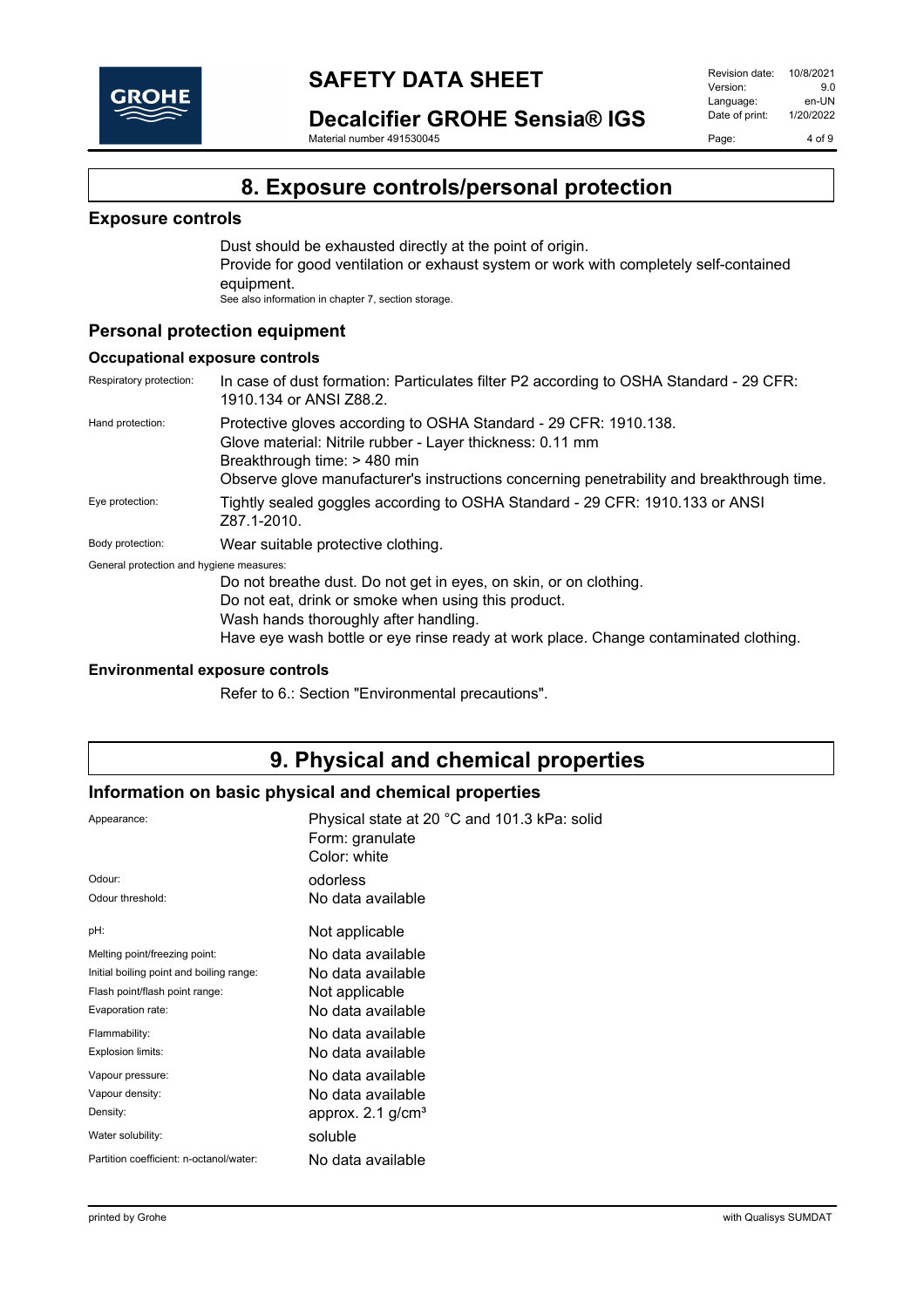

**Decalcifier GROHE Sensia® IGS**

Material number 491530045

| Revision date: | 10/8/2021 |
|----------------|-----------|
| Version:       | 9.0       |
| Language:      | en-UN     |
| Date of print: | 1/20/2022 |
| Page:          | $5$ of 9  |

Auto-ignition temperature: No data available Thermal decomposition: No data available

### **Additional information**

Viscosity: No data available Oxidizing characteristics: not oxidising

# **10. Stability and reactivity**

| Reactivity:                         | May be corrosive to metals. May form explosible dust-air mixture if dispersed. |
|-------------------------------------|--------------------------------------------------------------------------------|
| Chemical stability:                 | Stable under recommended storage conditions.                                   |
| Possibility of hazardous reactions: |                                                                                |
|                                     | The product develops hydrogen in an aqueous solution in contact with metals.   |
| Conditions to avoid:                | Keep away from heat.                                                           |
| Incompatible materials:             | Strong bases, oxidizing agents, amines, sulfides, cyanides, carbonates.        |
| Hazardous decomposition products:   |                                                                                |
|                                     | No dangerous reactions with proper and specified storage and handling          |
| Thermal decomposition:              | No data available                                                              |

# **11. Toxicological information**

### **Information on toxicological effects**

| Toxicological effects: | The statements are derived from the properties of the single components. No toxicological<br>data is available for the product as such.<br>Acute toxicity (oral): Lack of data.<br>Acute toxicity (dermal): Lack of data.<br>Acute toxicity (inhalative): Lack of data.<br>Skin corrosion/irritation: Skin Irritation $2 =$ Causes skin irritation.<br>Serious eye damage/irritation: Eye Irritation 2A = Causes serious eye irritation.<br>Sensitisation to the respiratory tract: Lack of data.<br>Skin sensitisation: Lack of data.<br>Germ cell mutagenicity/Genotoxicity: Lack of data.<br>Carcinogenicity: Lack of data.<br>Reproductive toxicity: Lack of data.<br>Effects on or via lactation: Lack of data.<br>Specific target organ toxicity (single exposure): Lack of data. |
|------------------------|-----------------------------------------------------------------------------------------------------------------------------------------------------------------------------------------------------------------------------------------------------------------------------------------------------------------------------------------------------------------------------------------------------------------------------------------------------------------------------------------------------------------------------------------------------------------------------------------------------------------------------------------------------------------------------------------------------------------------------------------------------------------------------------------|
|                        | Specific target organ toxicity (repeated exposure): Lack of data.<br>Aspiration hazard: Lack of data.                                                                                                                                                                                                                                                                                                                                                                                                                                                                                                                                                                                                                                                                                   |
| Other information:     | Information about Sulphamidic acid:<br>LD50 Rat, oral: 3,160 mg/kg<br>LD50 Rat, dermal: $> 2,000$ mg/kg                                                                                                                                                                                                                                                                                                                                                                                                                                                                                                                                                                                                                                                                                 |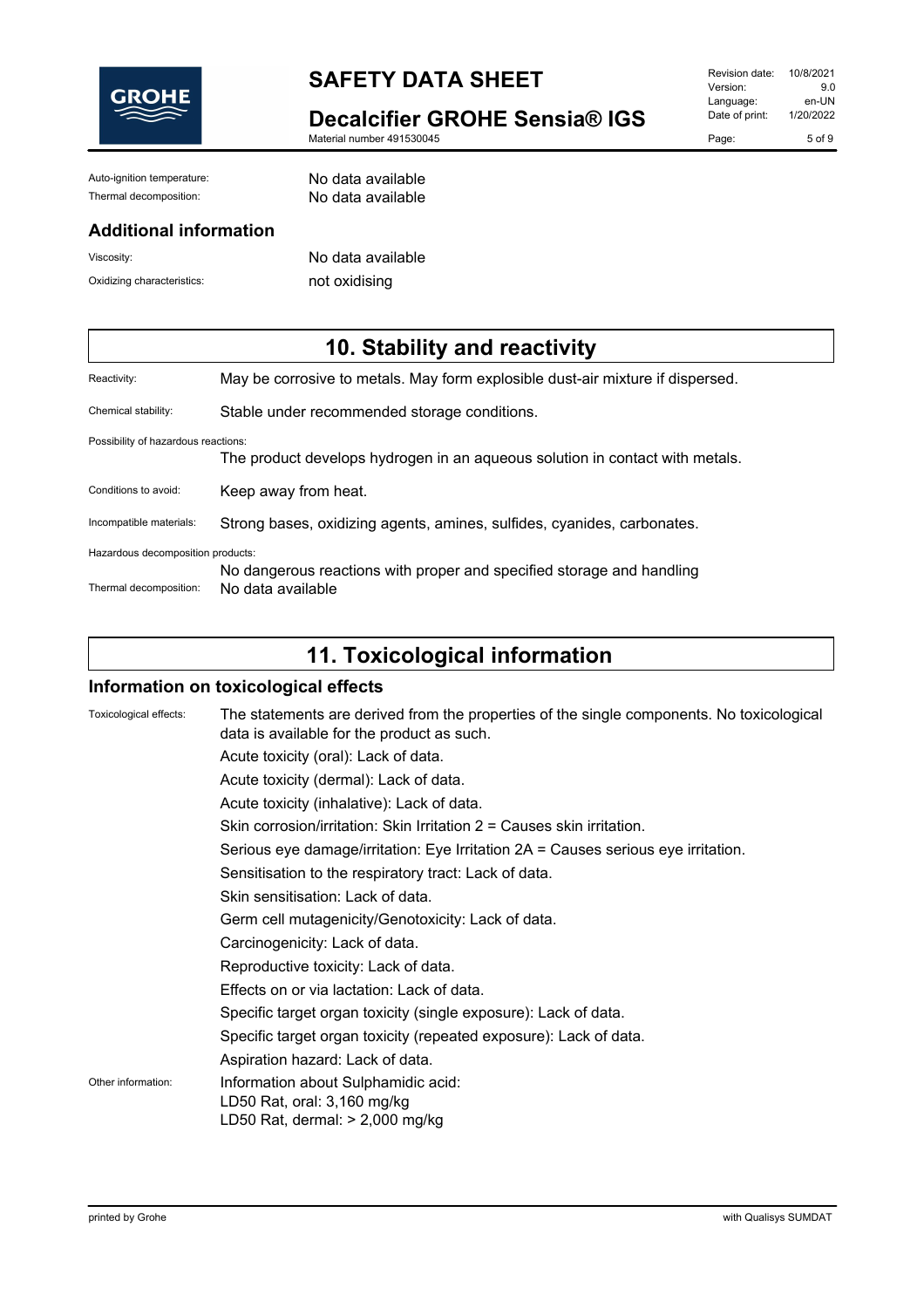

**Decalcifier GROHE Sensia® IGS**

Material number 491530045

### **Symptoms**

In case of inhalation: Irritating to respiratory system. Cough, shortage of breath. In case of ingestion: Irritations of mucous membranes in the mouth, pharynx, oesophagus and gastrointestinal tract. After contact with skin: Prolonged/repetitive skin contact may cause skin defattening or dermatitis.

### **12. Ecological information**

### **Toxicity**

Aquatic toxicity: Harmful to aquatic life with long lasting effects. Harmful effects on water organisms by modification of pH-value.

Contains phosphonates. May contribute to the eutrophication of water supplies. Information about Sulphamidic acid: Bacterial toxicity: EC10 Pseudomonas putida: >= 1000 mg/L/16h. Algae toxicity: EC50 Desmodesmus subspicatus (green algae): 48 mg/L/72h. Daphnia toxicity: EC50 Daphnia magna (Big water flea): 48 mg/L/72h. Fish toxicity: LC50 Pimephales promelas (fathead minnow): 70.3 mg/L/96h. Effects in sewage plants: Before discharge into sewage plants the product normally needs to be neutralised.

### **Persistence and degradability**

Further details: **Hydrolysis: formation of Ammonium hydrogensulphate.** 

### **Mobility in soil**

No data available

### **Additional ecological information**

General information: Do not allow to enter into ground-water, surface water or drains.

### **13. Disposal considerations**

#### **Waste treatment methods**

#### **Product**

Recommendation: Dispose of waste according to applicable legislation.

#### **Package**

Recommendation: Dispose of waste according to applicable legislation. Non-contaminated packages may be recycled.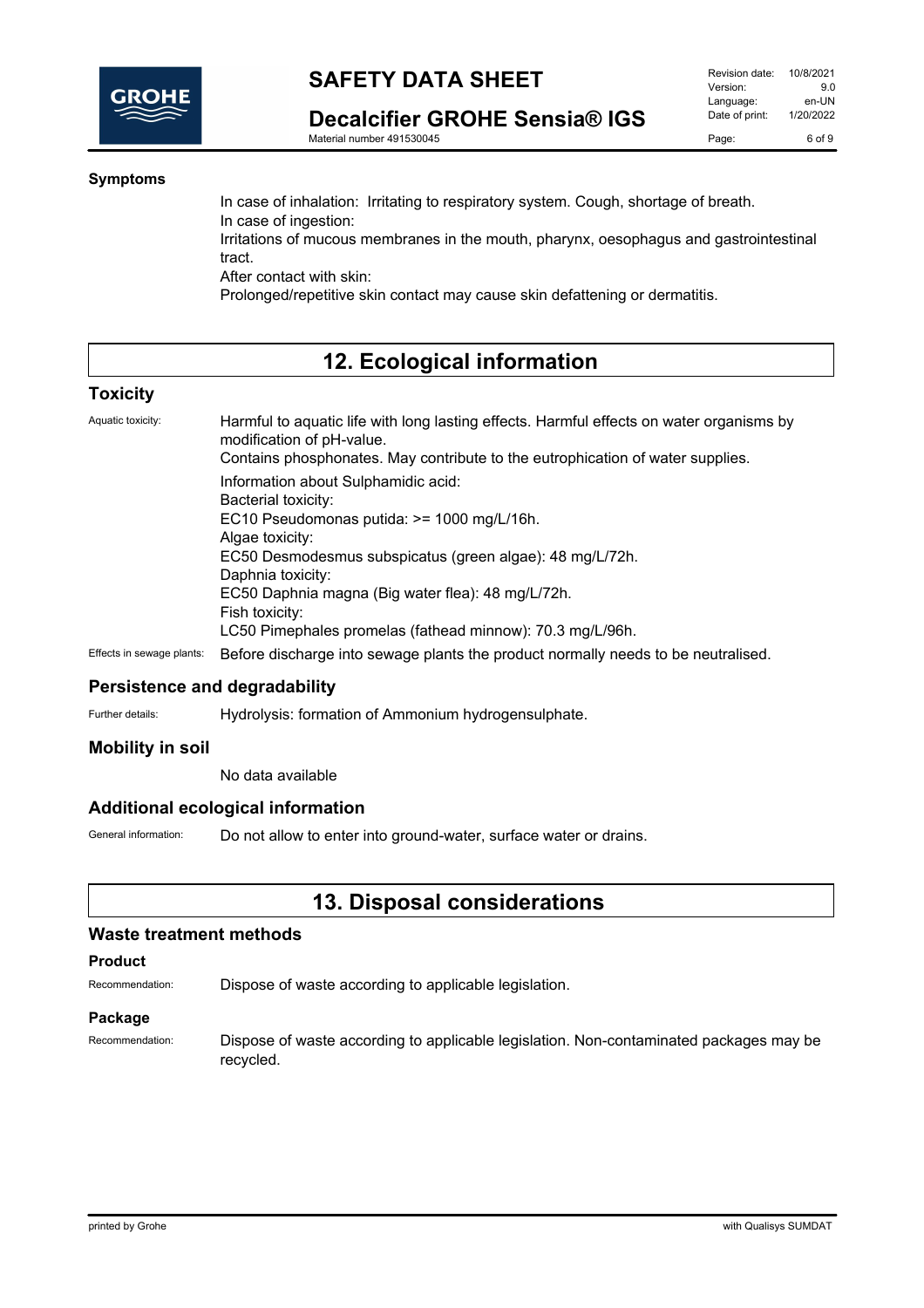

**Decalcifier GROHE Sensia® IGS**

Material number 491530045

Revision date: 10/8/2021<br>Version: 9.0 Version: 9.0<br>
Language: en-UN Language: en-UN<br>Date of print: 1/20/2022 Date of print: Page: 7 of 9

# **14. Transport information**

### **UN number**

ADR/RID, IMDG, IATA-DGR:

UN 2967

### **Land transport (ADR/RID)**

| Warning board:                           | ADR/RID: Kemmler-number 80, UN number UN 2967                          |
|------------------------------------------|------------------------------------------------------------------------|
| Product designation:                     | UN 2967, SULPHAMIC ACID mixture                                        |
| <b>ADR/RID</b>                           | Class 8, Code: C2                                                      |
| Packing group                            | Ш                                                                      |
| Hazard label:                            | 8                                                                      |
| Limited quantities:                      | 5 kg                                                                   |
| EQ:                                      | F1                                                                     |
| Package - Instructions:                  | P002 IBC08 LP02 R001                                                   |
| Package - Special provisions:            | B <sub>3</sub>                                                         |
| Special provisions for packing together: | <b>MP10</b>                                                            |
| Portable tanks - Instructions:           | T1                                                                     |
| Portable tanks - Special provisions:     | <b>TP33</b>                                                            |
| Tank coding:                             | SGAV                                                                   |
| Tunnel restriction code:                 | E                                                                      |
| Sea transport (IMDG)                     |                                                                        |
| UN number:                               | <b>UN 2967</b>                                                         |
| Proper shipping name:                    | UN 2967, SULPHAMIC ACID mixture                                        |
| Class or division, Subsidary risk:       | Class 8, Subrisk -                                                     |
| Packing Group:                           | Ш                                                                      |
| EmS:                                     | $F-A, S-B$                                                             |
| Special provisions:                      |                                                                        |
| Limited quantities:                      | 5 kg                                                                   |
| Excepted quantities:                     | F1                                                                     |
| Package - Instructions:                  | P002, LP02                                                             |
| Package - Provisions:                    |                                                                        |
| IBC - Instructions:                      | IBC08                                                                  |
| IBC - Provisions:                        | B <sub>3</sub>                                                         |
| Tank instructions - IMO:                 |                                                                        |
| Tank instructions - UN:                  | T <sub>1</sub>                                                         |
| Tank instructions - Provisions:          | <b>TP33</b>                                                            |
| Stowage and handling:                    | Category A.                                                            |
| Segregation:                             | SG36 SG49                                                              |
| Properties and observations:             | White crystalline powder. Soluble in water. Decomposes when heated,    |
|                                          | evolving toxic fumes. Causes burns to skin, eyes and mucous membranes. |
| Marine pollutant:                        | no                                                                     |
| Segregation group:                       | 1                                                                      |
|                                          |                                                                        |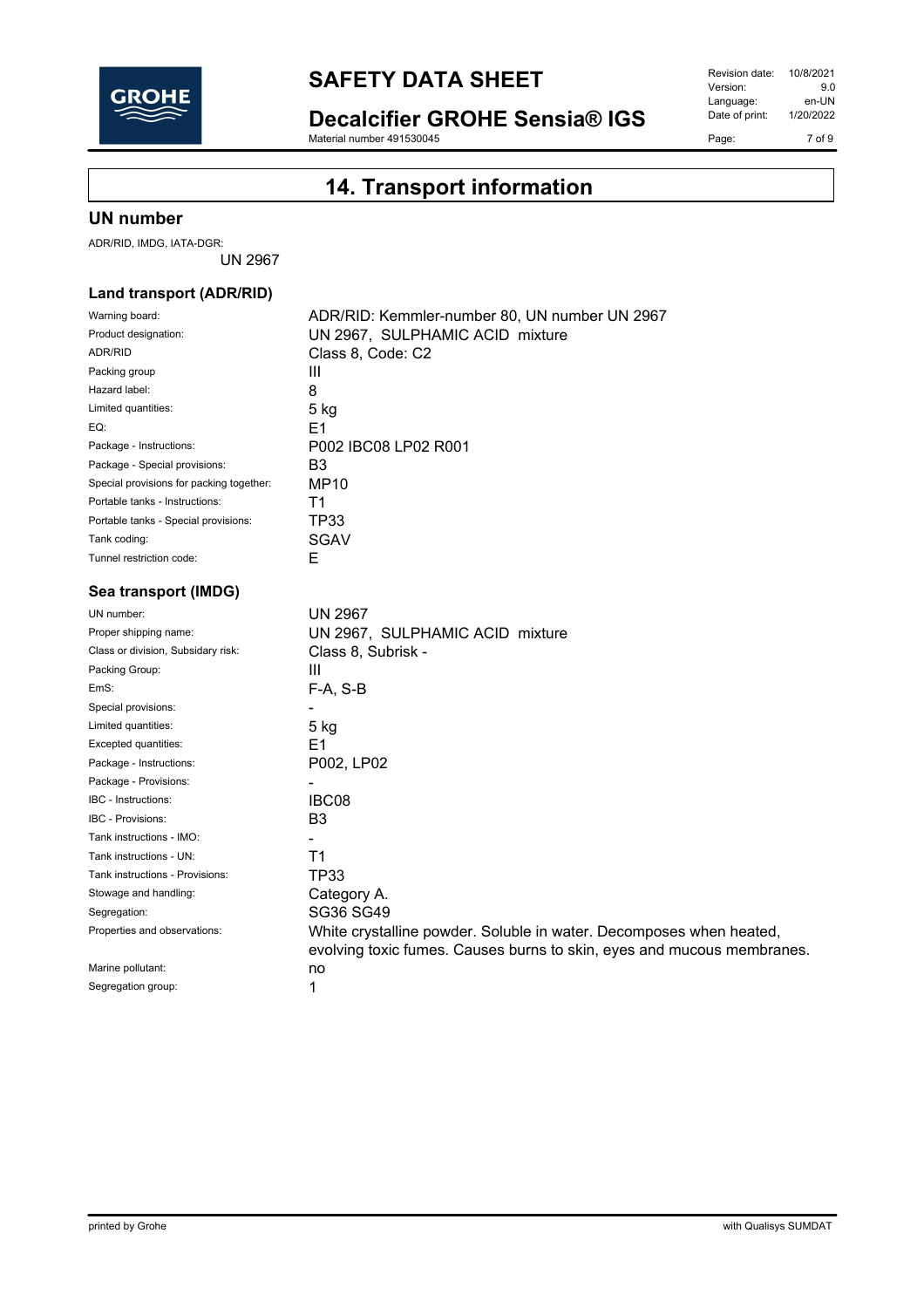

**Decalcifier GROHE Sensia® IGS**

Material number 491530045

### **Air transport (IATA)**

| UN 2967                                    |
|--------------------------------------------|
| UN 2967, SULPHAMIC ACID mixture            |
| Class 8                                    |
| Ш                                          |
| Corrosive                                  |
| F1                                         |
| Pack.Instr. Y845 - Max. Net Qty/Pkg. 5 kg  |
| Pack.Instr. 860 - Max. Net Qty/Pkg. 25 kg  |
| Pack.Instr. 864 - Max. Net Qty/Pkg. 100 kg |
| A803                                       |
| 8L                                         |
|                                            |

# **15. Regulatory information**

### **Further regulations, limitations and legal requirements**

No data available

## **16. Other information**

Abbreviations and

| Abbreviations and acronyms: |                                                                                                                |
|-----------------------------|----------------------------------------------------------------------------------------------------------------|
|                             | ADN: European Agreement concerning the International Carriage of Dangerous Goods by<br><b>Inland Waterways</b> |
|                             | ADR: European Agreement concerning the International Carriage of Dangerous Goods by                            |
|                             | Road                                                                                                           |
|                             | AS/NZS: Australian Standards/New Zealand Standards                                                             |
|                             | <b>CAS: Chemical Abstracts Service</b>                                                                         |
|                             | <b>CFR: Code of Federal Regulations</b>                                                                        |
|                             | CLP: Classification, Labelling and Packaging                                                                   |
|                             | DMEL: Derived minimal effect level                                                                             |
|                             | DNEL: Derived no-effect level                                                                                  |
|                             | EC50: Effective Concentration 50%<br>EC: European Community                                                    |
|                             | EN: European Standard                                                                                          |
|                             | IATA: International Air Transport Association                                                                  |
|                             | IBC Code: International Code for the Construction and Equipment of Ships carrying                              |
|                             | Dangerous Chemicals in Bulk                                                                                    |
|                             | IMDG Code: International Maritime Dangerous Goods Code                                                         |
|                             | LC50: Median lethal concentration                                                                              |
|                             | LD50: Lethal dose 50%                                                                                          |
|                             | MARPOL: Maritime Pollution: The International Convention for the Prevention of Pollution<br>from Ships         |
|                             | OSHA: Occupational Safety and Health Administration                                                            |
|                             | PBT: Persistent, bioaccumulative and toxic                                                                     |
|                             | PNEC: Predicted no-effect concentration                                                                        |
|                             | REACH: Registration, Evaluation, Authorisation and Restriction of Chemicals                                    |
|                             | RID: Regulations Concerning the International Carriage of Dangerous Goods by Rail<br><b>UN: United Nations</b> |
|                             | vPvB: Very persistent and very bioaccumulative                                                                 |
| Reason of change:           | General revision                                                                                               |
| Date of first version:      | 12/10/2013                                                                                                     |